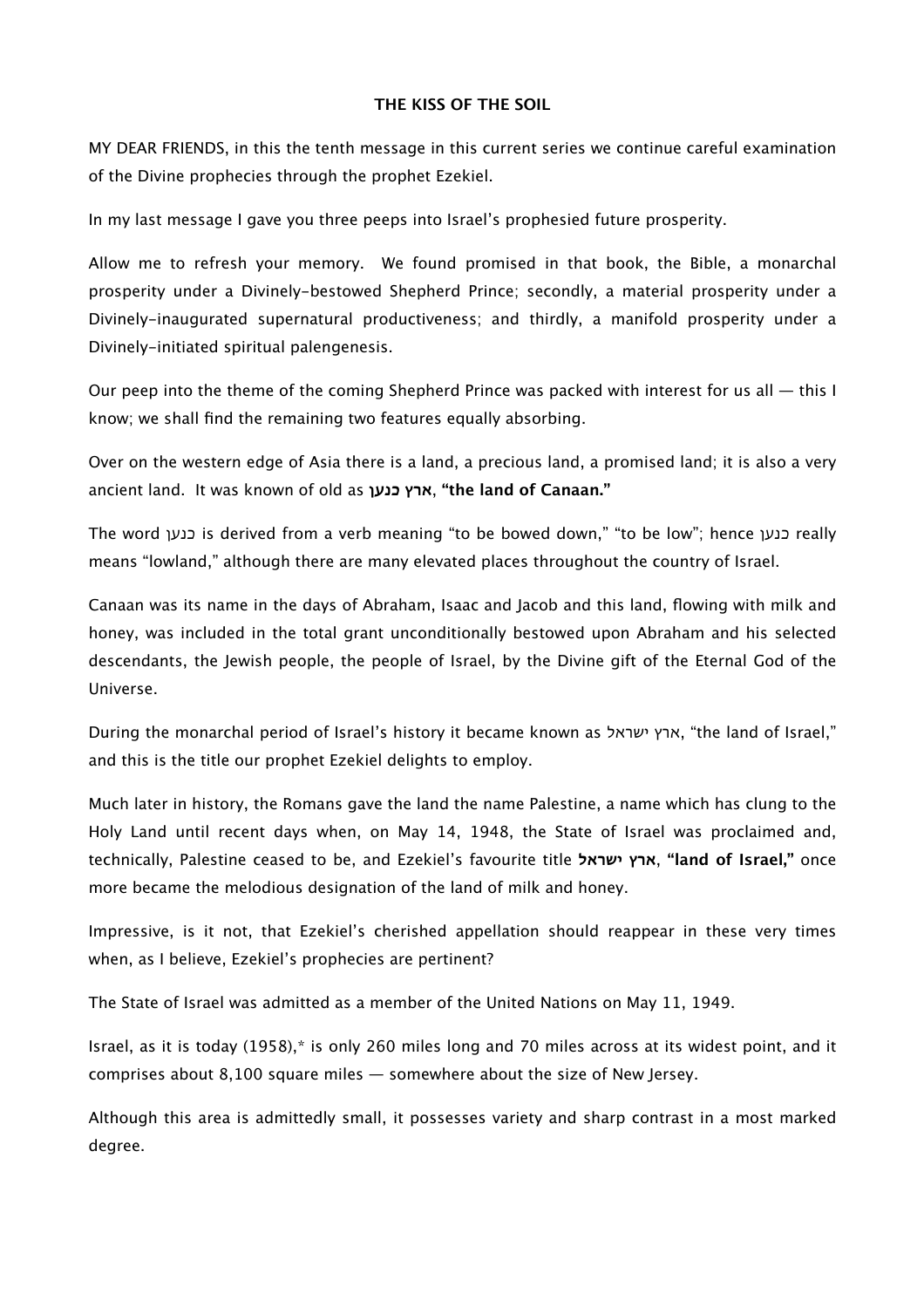By their distinctive characteristics, several regions claim and receive individual recognition; there are the Maritime and Coastal Plains, the Valley of Jezreel, the Judean Hills, the Galilee area, the amazing Jordan Valley, and the equally amazing Negev.

Phenomenal contrasts and gradations in climate, coupled with an unusual fertility of soil have made possible the cultivation of a wide variety of crops with prodigious harvests.

I think you will be interested to know that the isothermal line of mean annual temperature of Jerusalem passes through California and Alabama and, according to Dr. Barclay, there is a close analogy in temperature and the periodicity of the seasons between Israel and California.

This, then, is the bountiful land, soaked and saturated in sacred scene and circumstance, regarding which we read that

**"The Eternal spoke unto Moses saying, 'Send you men, that they may search the land of Canaan, which I give unto the children of Israel:' ... So they went up and searched the land ... And they ... cut down from there a branch with one cluster of grapes, and they bore it between two upon a staf; and they brought of the pomegranates, and of the figs."** (Numbers 13)

Yes, even in those ancient days it was a land flowing with milk and honey; but more than this, it was a land singled out by Divine selection for special solicitude.

In these days we hear much of the word "security" and I guess security is something for which we all long: but how little we realize that security was just the very benefaction that God gave to Israel. Listen to these words of the Eternal to Israel His people:

**"If you walk in my statutes, and keep my commandments, and do them; then I will give you rain in due season, and the land shall yield her increase, and the trees of the field shall yield their fruit. And your threshing shall reach unto the vintage, and the vintage shall reach unto the sowing time: and you shall eat your bread to the full, and dwell in your land safely."** (Leviticus 26:3-5)

Sorrowfully, we acknowledge our failure to appreciate and appropriate this Divine provision and, as we have seen in past messages, the predicted **גלות**, Dispersion, Diaspora, scattering among the nations, fell upon us.

Israel suffered, that we know; and so did the land! That same 26<sup>th</sup> chapter of Vayikra (Leviticus) from which I have just quoted also contains these words:

#### **"And I will scatter you among the nations . . . and your land shall be desolate . . . "** (v 33)

The land desolate! Weary century succeeded weary century during which the land, parted from Israel her lover, sat indolent and dejected, wailing her threnody in listless languor.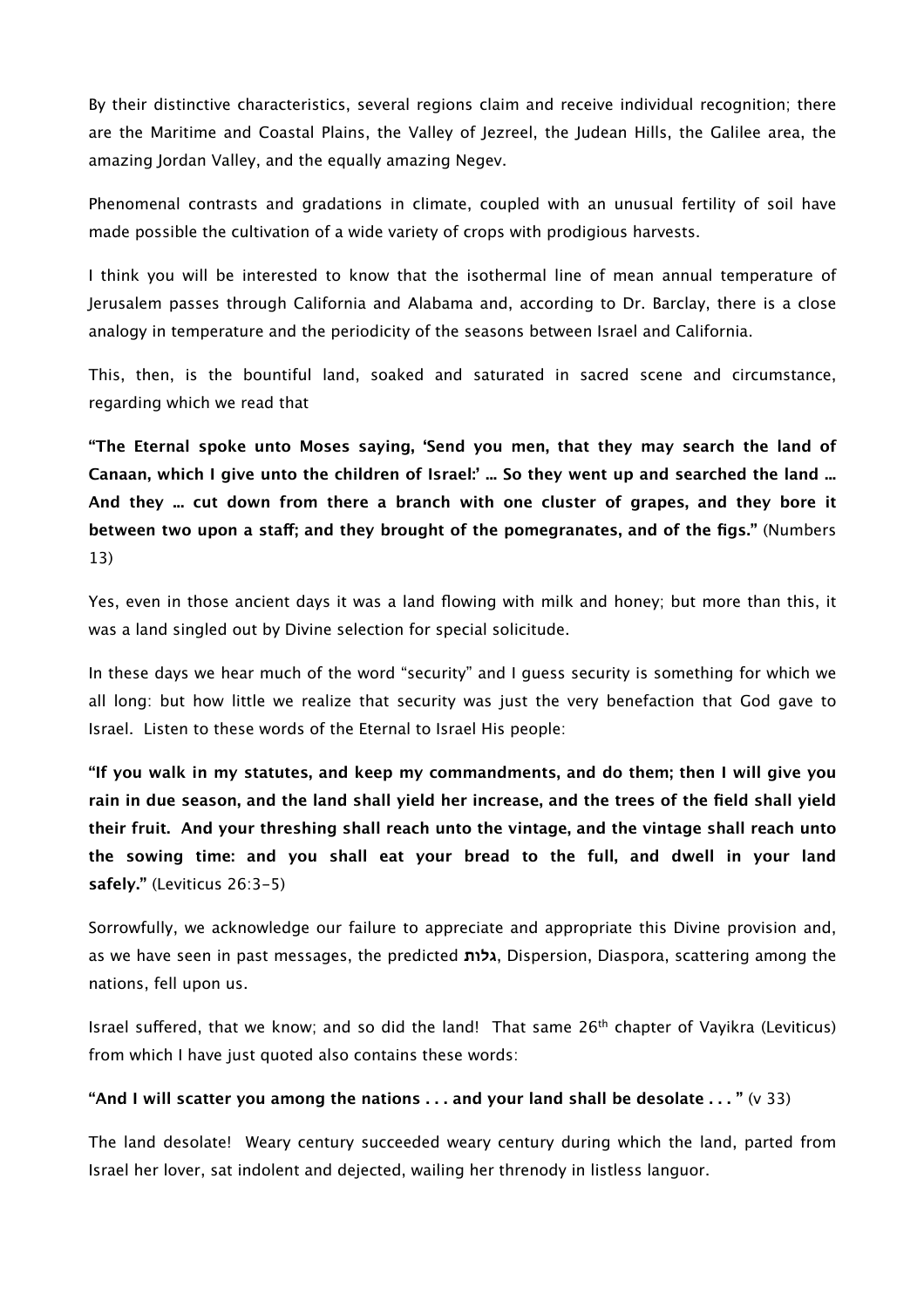In the year 1697 of the Common Era, Henry Maundrel described the land as being "nothing but bare rocks," whilst Dr. Olin refers to "bare rocks where formerly were vineyards and cornfields."

But, my friends, the prophets of Israel were granted a view of Israel's material prosperity in that very same land of Israel under a Divinely-inaugurated supernatural productiveness.

Listen to these glowing words of the prophet ישעיהו, Isaiah:

**"You shalt no more be termed Forsaken; neither shall your land any more be termed Desolate: but you shall be called חפצי־בה, and thy land בעולה: for the Eternal delights in you, and your land shall be married."** (Isaiah 62:4)

Our prophet Ezekiel catches up the glad refrain:

# **"And they shall say, This land that was desolate is become like the garden of Eden ..."** (Ezekiel 36:35)

My friends, as I stood upon the heights of Nazareth, in Eretz Yisrael, and my eyes swept the green glory of the Emek Jezreel as it is today, I would need those very words to convey to your minds something of the metamorphosis that has occurred already in the Promised Land.

Five major waves of homing exiles reached the land once desolate; 35,000 during 1919 to 1923; 82,000 during 1924 through 1931; the third wave from 1932 to the outbreak of World War II brought another 225,000; then the fourth wave consisted of at least another 110,000.

The fifth wave lapped the shores of Israel the day the State of Israel achieved independence. As speedily as the end of 1950 more than 510,000 newcomers had arrived in this fifth movement.

As the blue waters of the Mediterranean Sea kissed the shores of Israel, God draped the blue with the white fringe of snow-soft foam in natural display of Israel's national colours ― blue and white ― to welcome the returning ones.

The drooping, widowed soil raised parchment face and hollow eyes as she heard the first faint footfall of returning Israel; she rewarded their glad reunion with a fervent fruitfulness that changed the drab and dismal scene into multi-coloured and entrancing vistas of fecund beauty that spilled a perfumed fragrance into the animated air of Israel.

But I am persuaded that even the transformation of today is not the fullness of fulfilment of the Ezekiel prediction; the present fruitfulness is mostly the product of human effort, very worthy and very loving human effort but, nevertheless, mostly human effort.

When, however, God Himself directly and purposively woos the soil of Israel, harvests copious, prolific and plenteous will gladden the hearts of the inhabitants and bring songs of thankfulness to Him Who is able to produce streams in the desert.